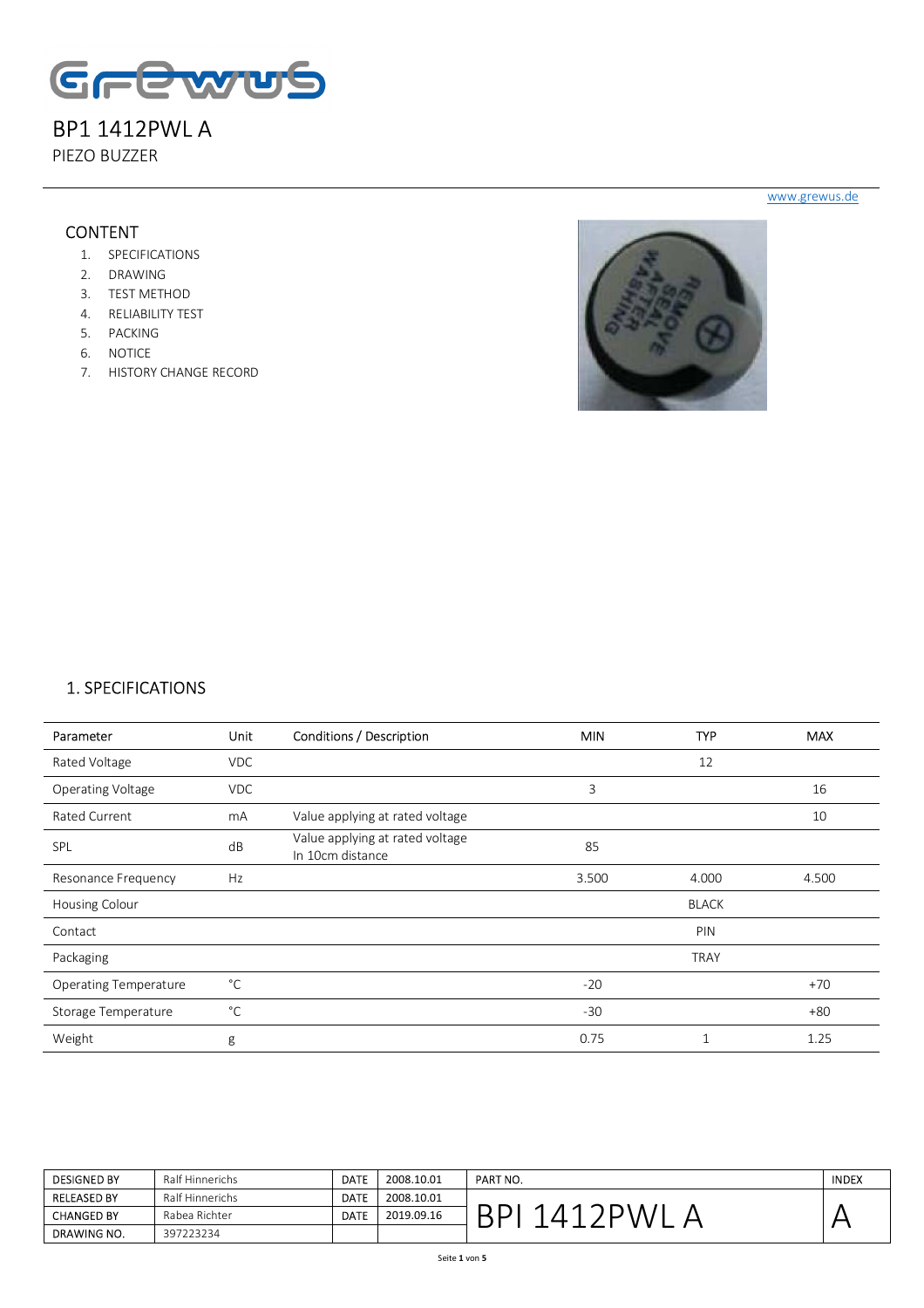

PIEZO BUZZER



| <b>DESIGNED BY</b> | Ralf Hinnerichs | <b>DATE</b> | 2008.10.01 | <b>PART NO.</b> | <b>INDEX</b> |
|--------------------|-----------------|-------------|------------|-----------------|--------------|
| <b>RELEASED BY</b> | Ralf Hinnerichs | <b>DATE</b> | 2008.10.01 |                 |              |
| <b>CHANGED BY</b>  | Rabea Richter   | <b>DATE</b> | 2019.09.16 |                 |              |
| DRAWING NO.        | 397223234       |             |            |                 |              |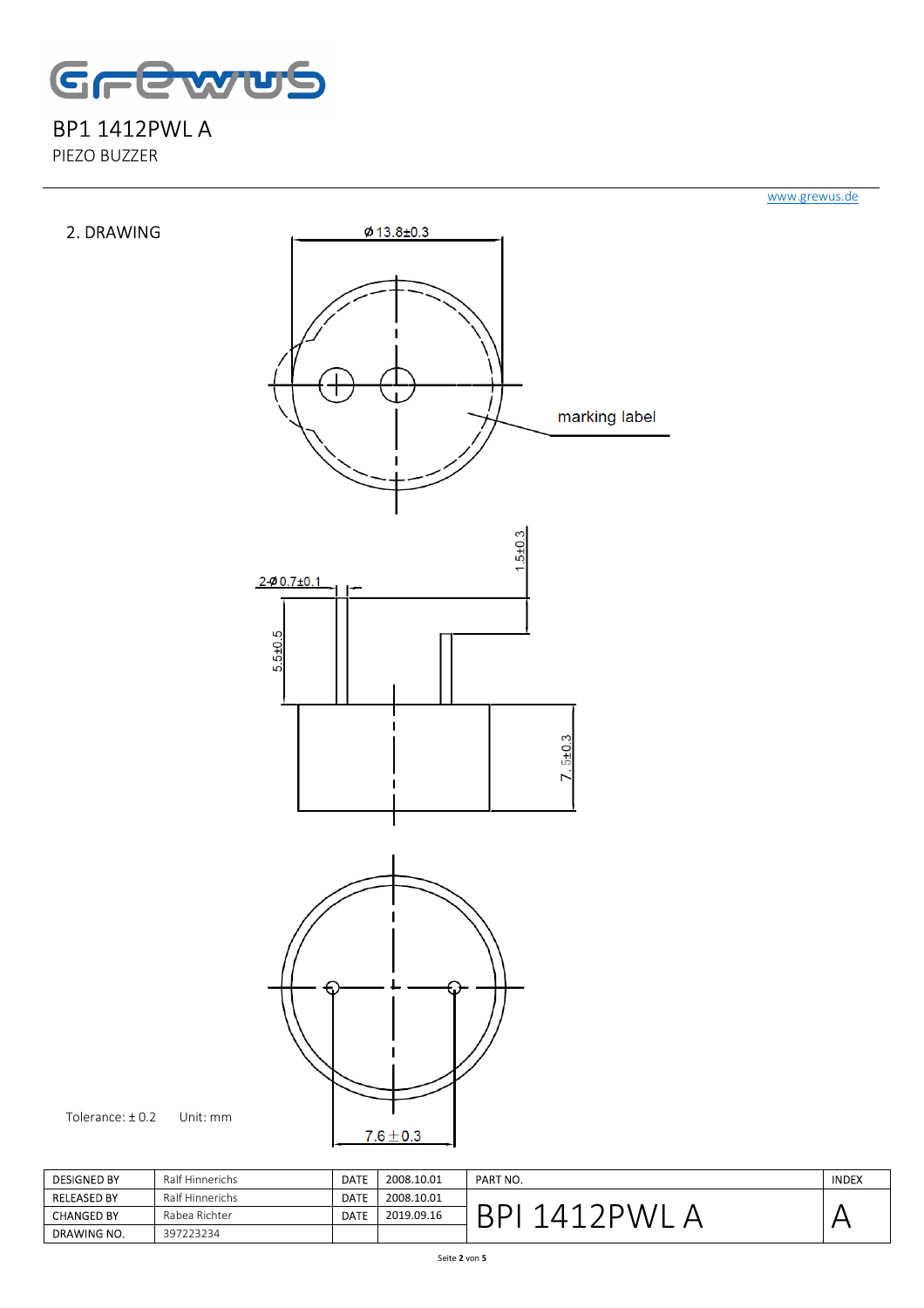

PIEZO BUZZER

www.grewus.de

### 3. TEST METHOD



### 4. RELIABILITY TEST

#### 4.1 High Temperature Test

Temperature +80°C Duration 96 hours

#### 4.2 Low Temperature Test

| Temperature | $-30^{\circ}$ C |
|-------------|-----------------|
| Duration    | 96 hours        |

#### 4.3 Life Test in normal temperature

| Power Supply | Rated Voltage |
|--------------|---------------|
| Duration     | 1000 hours    |

#### 4.4 Temperature Cycle Test



#### 4.5 Humidity Cycle Test



All these tests above should be measured after leaving normal temperature for 2 hours.

#### 4.6 Drop Test

Direction 3

Height 70 cm (to 10mm thick wooden board)

#### 4.7 Solderability Temperature 255 ± 5°C Duration 3 ±0.5 seconds

# 4.8 Solder Heat Resistance

| Temperature | $255 \pm 10^{\circ}$ C |
|-------------|------------------------|
| Duration    | 30 seconds             |

#### Notice:

All specification must be satisfied in this condition.

| <b>DESIGNED BY</b> | Ralf Hinnerichs | <b>DATE</b> | 2008.10.01 | PART NO. | <b>INDEX</b> |
|--------------------|-----------------|-------------|------------|----------|--------------|
| <b>RELEASED BY</b> | Ralf Hinnerichs | <b>DATE</b> | 2008.10.01 |          |              |
| <b>CHANGED BY</b>  | Rabea Richter   | <b>DATE</b> | 2019.09.16 |          |              |
| DRAWING NO.        | 397223234       |             |            |          |              |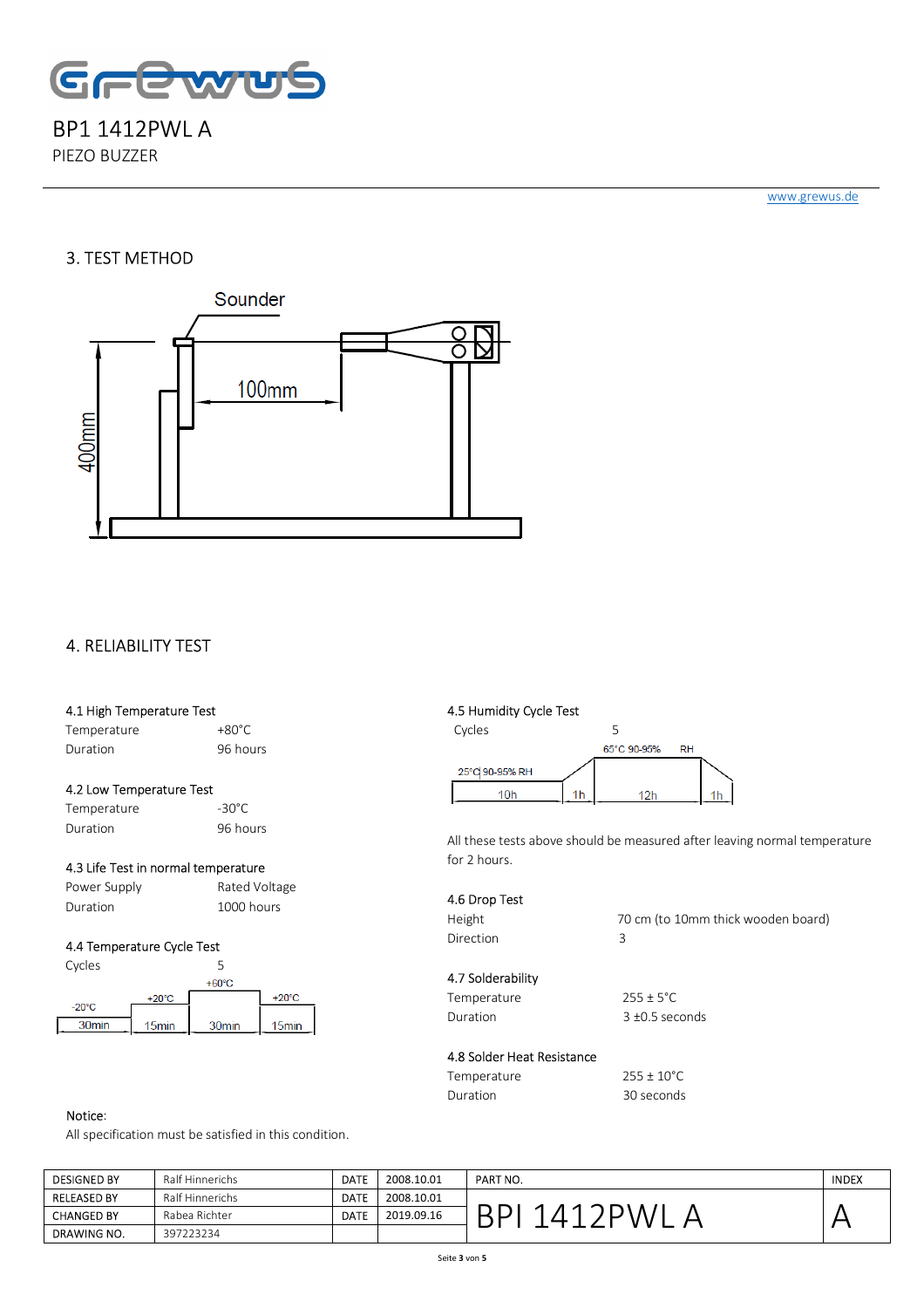

PIEZO BUZZER

www.grewus.de



## 6. NOTICE

6.1 The products mustn't be washed

#### 6.2 Storage Condition

The products should be stored in a room, where the temperature/humidity is stable. And avoid such places where there are large temperature changes. Please store the products at the following conditions: Temperature: -10 to + 40°C Humidity: 15 to 85% R.H.

#### 6.3 Expire Date on Storage

Expire date (Shelf life) of the products is six months after delivery under the conditions of a sealed and an unopened package. Please use the products within six months after delivery. If you store the products for a long time (more than six months), Use them carefully, because the products may be degraded in the solderability and/or rusty. Please confirm solderability and characteristics for the products regularly.

#### 6.4 Notice on Product Storage

(1) Please do not store the products in a chemical atmosphere (Acids, Alkali, Bases, Organic gas, Sulfides and so on), because the characteristics may be reduced in quality, and/or be degraded in the solderability due to the storage in a chemical atmosphere. (2) Please use the products immediately after the package is opened, because the characteristics may be reduced in quality, and/or be degraded in the solderability due to storage under the poor condition.

(3) Please do not drop the products to avoid cracking of ceramic element.

| <b>DESIGNED BY</b> | Ralf Hinnerichs | <b>DATE</b> | 2008.10.01 | PART NO. | <b>INDEX</b> |
|--------------------|-----------------|-------------|------------|----------|--------------|
| <b>RELEASED BY</b> | Ralf Hinnerichs | <b>DATE</b> | 2008.10.01 |          |              |
| <b>CHANGED BY</b>  | Rabea Richter   | <b>DATE</b> | 2019.09.16 |          |              |
| <b>DRAWING NO.</b> | 397223234       |             |            |          |              |